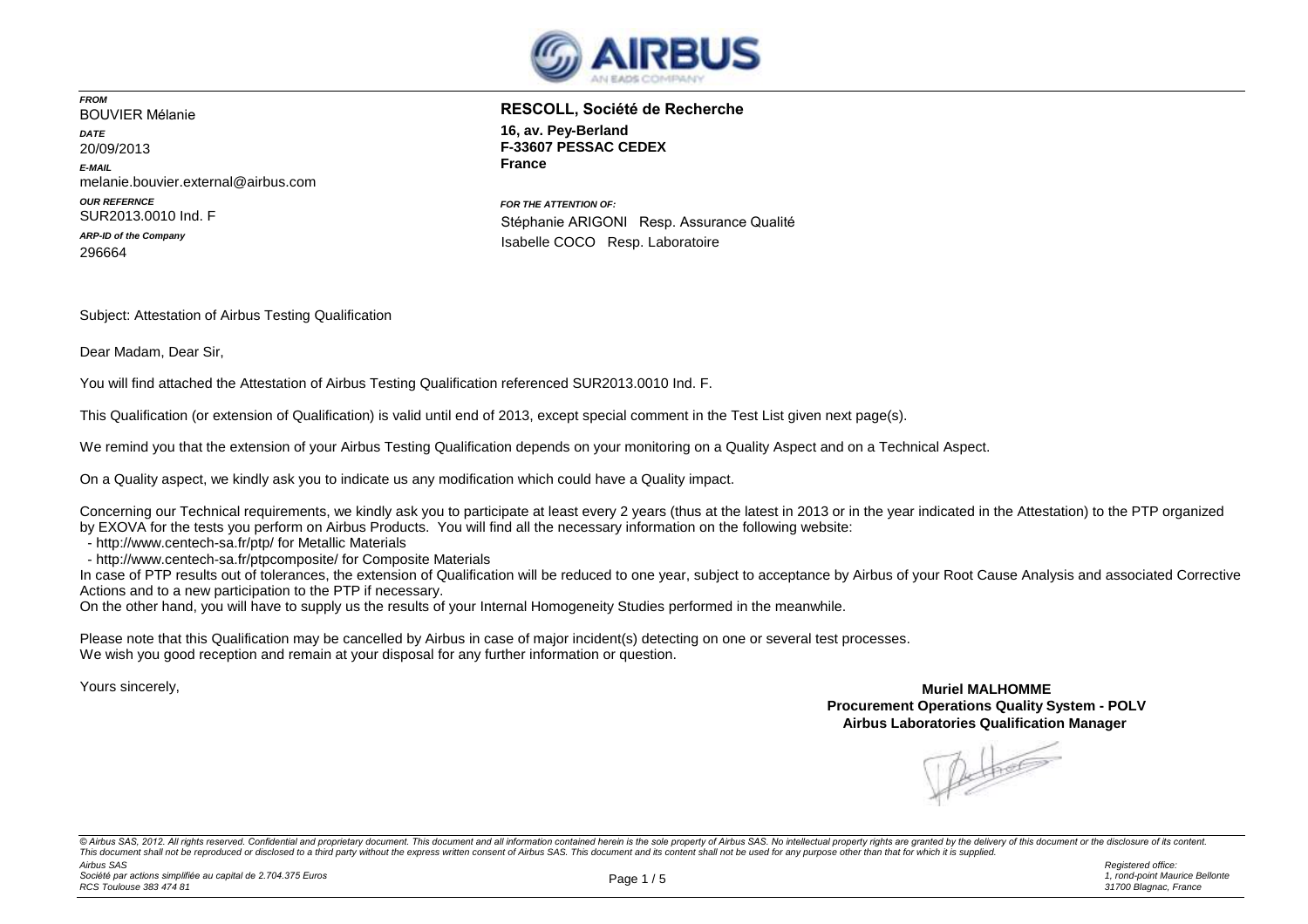

Qualification reference: SUR2013.0010 Ind. F File followed by: BOUVIER Mélanie

**ATP**

**Next PTP** 

### **We hereby declare the company: RESCOLL, Société de Recherche**

ARP-ID: 296664

Address: 16, av. Pey-Berland F-33607 PESSAC CEDEX France

### **Qalified or Authorised to proceed for the following Tests processes until end of 2013:**

| <b>Test</b><br>Standard(s) | <b>Test label</b>                                                                                                                                                                                                                                                                                                                                                                                                                                                | <b>Test</b><br>category | Qualif.<br><b>Status</b> | <b>AIP</b><br><b>Expiration</b><br>date | <b>NEXT FIF</b><br>participation<br>required | Remark                                                                                                                                                                                             |
|----------------------------|------------------------------------------------------------------------------------------------------------------------------------------------------------------------------------------------------------------------------------------------------------------------------------------------------------------------------------------------------------------------------------------------------------------------------------------------------------------|-------------------------|--------------------------|-----------------------------------------|----------------------------------------------|----------------------------------------------------------------------------------------------------------------------------------------------------------------------------------------------------|
| AITM 1-0003                | Determination of the glass transition temperatures (DMA)                                                                                                                                                                                                                                                                                                                                                                                                         |                         | Authorised to<br>Proceed | Dec. 2013                               | 2014                                         | Pending QCS<br>Composite                                                                                                                                                                           |
| AITM 1-0007-<br>A/B/C/D    | Fibre reinforced plastics - Determination of plain, open hole and filled<br>hole tensile strength                                                                                                                                                                                                                                                                                                                                                                | $\overline{2}$          | Qualified                |                                         | 2013                                         | Composite                                                                                                                                                                                          |
| AITM 1-0008-<br>B/C/D      | Fiber reinforced plastics - Determination of open hole or filled hole<br>compression strength                                                                                                                                                                                                                                                                                                                                                                    | $\overline{2}$          | Authorised to<br>Proceed | Dec. 2013                               | 2013                                         |                                                                                                                                                                                                    |
| AITM 2-0002                | Resistance of Materials when tested according to the 12 s and 60 s<br><b>Vertical Bunsen Burner Test</b>                                                                                                                                                                                                                                                                                                                                                         | 2                       | Qualified                |                                         |                                              | Composite (A)<br>Nid d'abeilles (G)                                                                                                                                                                |
| AITM 2-0003                | Resistance of Materials when tested according to the 15s horizontal<br>bunsen burner test                                                                                                                                                                                                                                                                                                                                                                        | $\overline{2}$          | Qualified                |                                         |                                              | Composite (A)<br>Nid d'abeilles (G)                                                                                                                                                                |
| AITM 2-0004                | Flammability of non-metallic materials - Small burner test, 45° -<br>Determination of the resistance of material to flame and glow<br>propagation, and to flame penetration                                                                                                                                                                                                                                                                                      | $\overline{2}$          | Qualified                |                                         |                                              | Composite (A)<br>Nid d'abeilles (G)                                                                                                                                                                |
| AITM 2-0005                | Flammability of non-metallic materials - Small burner test, 60° -<br>Determination of the resistance of electrical wire insulation materials to<br>flame at 60°                                                                                                                                                                                                                                                                                                  | $\overline{2}$          | Qualified                |                                         |                                              |                                                                                                                                                                                                    |
| AITM 2-0007                | Determination of the specific optical smoke density of component parts<br>or sub-assemblies of aircraft interior                                                                                                                                                                                                                                                                                                                                                 | $\mathbf{1}$            | Authorised to<br>Proceed | Dec. 2013                               |                                              | Authorisation granted based in satisfactory technical<br>test witnessing. Authorisation condition to completion<br>of PTP and closure of Audit Report<br>QTML_RF_RESCOLL_296664 dated Jul 2, 2013. |
| AITM 2-0008                | Determination of the optical smoke density of electrical and non-<br>electrical cable                                                                                                                                                                                                                                                                                                                                                                            |                         | Authorised to<br>Proceed | Dec. 2013                               |                                              | Authorisation granted based in satisfactory technical<br>test witnessing. Authorisation condition to completion<br>of PTP and closure of Audit Report<br>QTML RF RESCOLL 296664 dated Jul 2, 2013. |
|                            | © Airbus SAS, 2012. All rights reserved. Confidential and proprietary document. This document and all information contained herein is the sole property of Airbus SAS. No intellectual property rights are granted by the deli<br>This document shall not be reproduced or disclosed to a third party without the express written consent of Airbus SAS. This document and its content shall not be used for any purpose other than that for which it is supplie |                         |                          |                                         |                                              |                                                                                                                                                                                                    |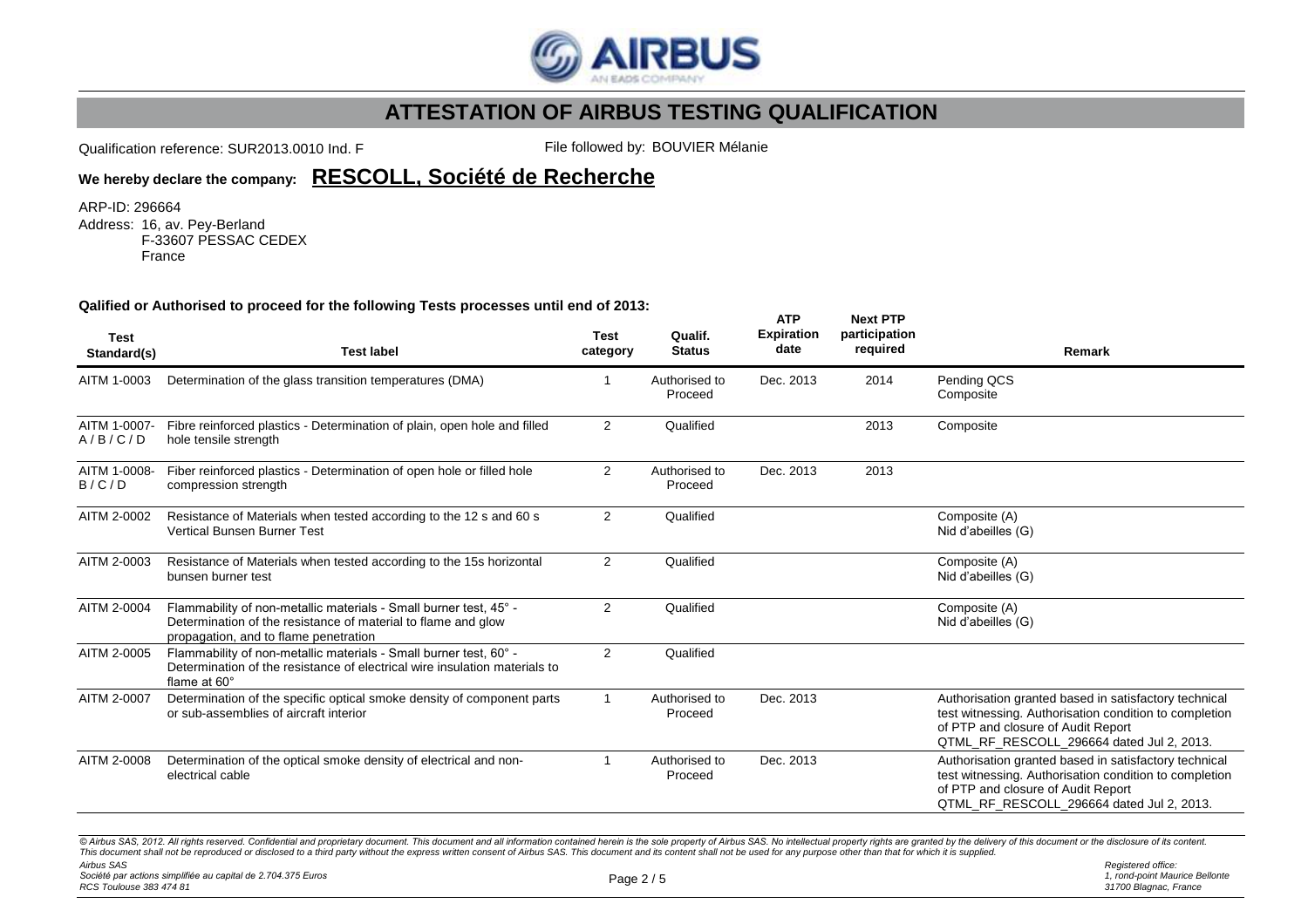

Qualification reference: SUR2013.0010 Ind. F File followed by: BOUVIER Mélanie

### **We hereby declare the company: RESCOLL, Société de Recherche**

ARP-ID: 296664

Address: 16, av. Pey-Berland F-33607 PESSAC CEDEX France

#### **Qalified or Authorised to proceed for the following Tests processes until end of 2013:**

| <b>Test</b><br>Standard(s) | <b>Test label</b>                                                                                                                                                             | <b>Test</b><br>category | Qualif.<br><b>Status</b> | <b>ATP</b><br><b>Expiration</b><br>date | <b>Next PTP</b><br>participation<br>required | Remark                                                                                                                                                                                             |  |
|----------------------------|-------------------------------------------------------------------------------------------------------------------------------------------------------------------------------|-------------------------|--------------------------|-----------------------------------------|----------------------------------------------|----------------------------------------------------------------------------------------------------------------------------------------------------------------------------------------------------|--|
| AITM 2-0038                | Flammability of non-metallic heat shrinkable tubings - Small burner test,<br>60° - Determination of the resistance of non-metallic heat shrinkable<br>tubings to flame at 60° | $\overline{2}$          | Qualified                |                                         |                                              |                                                                                                                                                                                                    |  |
| AITM 3-0001<br>(EN 6040)   | Analysis of thermoset systems by high performance liquid<br>chromatography (HPLC)                                                                                             |                         | Authorised to<br>Proceed | Dec. 2013                               |                                              |                                                                                                                                                                                                    |  |
| AITM 3-0002                | Analysis of non metallic material (uncured) by differential scanning<br>calorimetry (DSC)                                                                                     |                         | Qualified                |                                         |                                              | QCS101065<br>Composite                                                                                                                                                                             |  |
| AITM 3-0004<br>(EN 6043)   | Determination of gel time and viscosity                                                                                                                                       | 2                       | Qualified                |                                         |                                              |                                                                                                                                                                                                    |  |
| AITM 3-0005                | Determination of specific gas components of smoke generated by<br>aircraft interior materials                                                                                 |                         | Authorised to<br>Proceed | Dec. 2013                               |                                              | Authorisation granted based in satisfactory technical<br>test witnessing. Authorisation condition to completion<br>of PTP and closure of Audit Report<br>QTML_RF_RESCOLL_296664 dated Jul 2, 2013. |  |
| AITM 3-0008<br>(EN 6064)   | Determination of the extent of cure by differential scanning calorimetry<br>(DSC)                                                                                             |                         | Qualified                |                                         | 2014                                         | QCS101065                                                                                                                                                                                          |  |
| AITM 3-0027                | Determination of the melting behaviour and the extent of cristallinity of<br>semi-cristalline materials by differential scanning calorimetry (DSC)                            |                         | Authorised to<br>Proceed | Dec. 2013                               |                                              | QCS pending                                                                                                                                                                                        |  |
| AITM 4-0005                | Macroscopic and microscopic examination of fiber reinforced plastics                                                                                                          | $\overline{2}$          | Qualified                |                                         |                                              |                                                                                                                                                                                                    |  |
| EN 2377 (ISO<br>14130)     | Glass fibre reinforced plastics - Determination of apparent interlaminar<br>shear strength                                                                                    | 2                       | Qualified                |                                         |                                              | Composite                                                                                                                                                                                          |  |

*Airbus SAS Société par actions simplifiée au capital de 2.704.375 Euros RCS Toulouse 383 474 81 Registered office:* Page 3 / 5 @ Airbus SAS, 2012. All rights reserved. Confidential and proprietary document. This document and all information contained herein is the sole property of Airbus SAS. No intellectual property rights are granted by the deli This document shall not be reproduced or disclosed to a third party without the express written consent of Airbus SAS. This document and its content shall not be used for any purpose other than that for which it is supplie

*1, rond-point Maurice Bellonte 31700 Blagnac, France*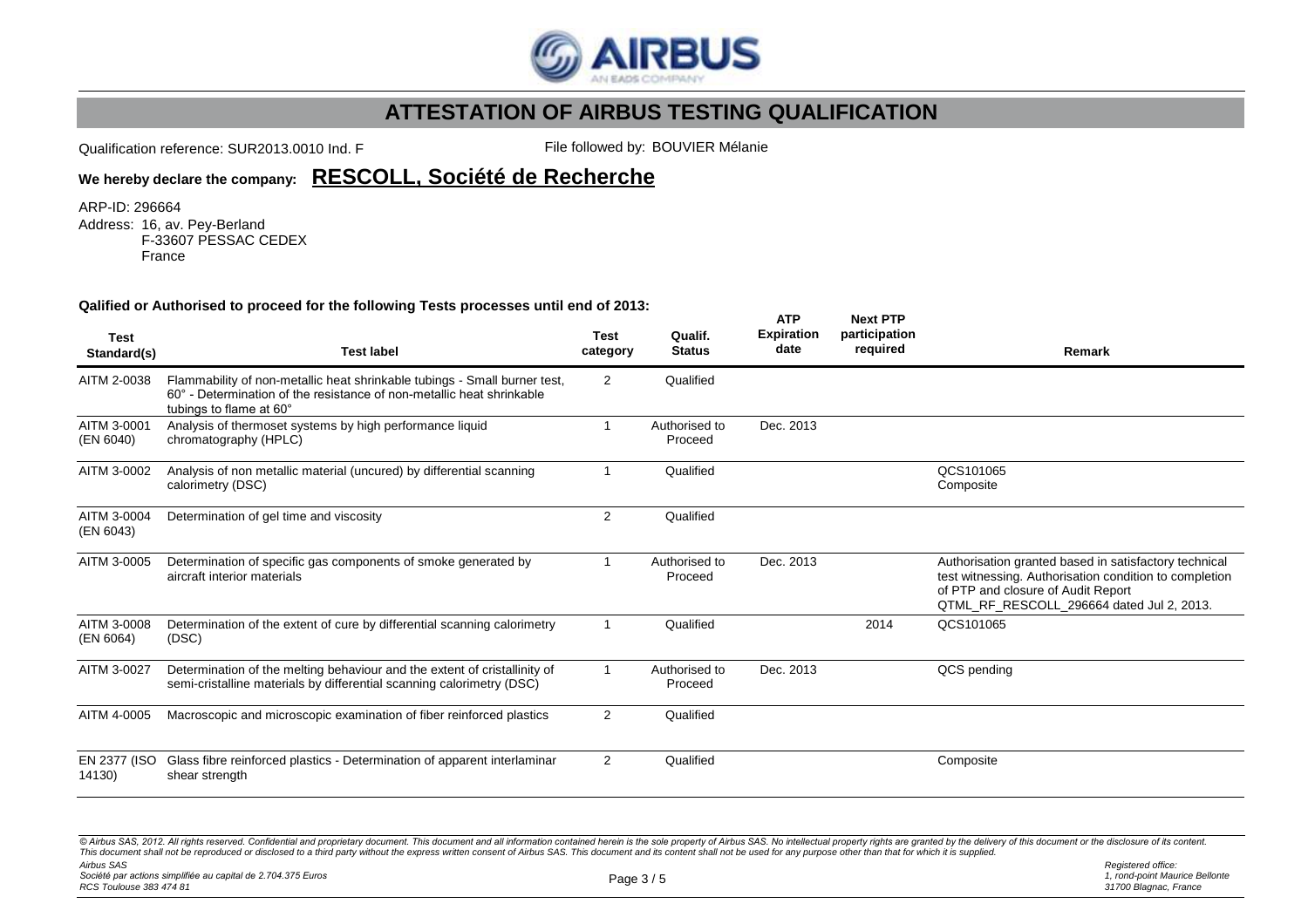

Qualification reference: SUR2013.0010 Ind. F File followed by: BOUVIER Mélanie

**We hereby declare the company: RESCOLL, Société de Recherche**

ARP-ID: 296664

Address: 16, av. Pey-Berland F-33607 PESSAC CEDEX France

#### **Qalified or Authorised to proceed for the following Tests processes until end of 2013:**

| <b>Test</b>                                  | <b>Test label</b>                                                                                                                                                                                                                                                                                                                                                                                                                                                                                                                | <b>Test</b><br>category | Qualif.<br><b>Status</b> | <b>ATP</b><br><b>Expiration</b><br>date | <b>Next PTP</b><br>participation<br>required |                                 | Remark                                                                        |
|----------------------------------------------|----------------------------------------------------------------------------------------------------------------------------------------------------------------------------------------------------------------------------------------------------------------------------------------------------------------------------------------------------------------------------------------------------------------------------------------------------------------------------------------------------------------------------------|-------------------------|--------------------------|-----------------------------------------|----------------------------------------------|---------------------------------|-------------------------------------------------------------------------------|
| Standard(s)                                  |                                                                                                                                                                                                                                                                                                                                                                                                                                                                                                                                  |                         |                          |                                         |                                              |                                 |                                                                               |
| EN 2561                                      | Carbon Fibre reinforced plastics - Unidirectional laminates - Tensile test<br>parallel to the fibre direction                                                                                                                                                                                                                                                                                                                                                                                                                    | $\overline{2}$          | Qualified                |                                         | 2013                                         | Composite                       |                                                                               |
| EN 2562                                      | Carbon fibre reinforced plastics - Unidirectional laminates - Flexural test<br>parallel to the fibre direction                                                                                                                                                                                                                                                                                                                                                                                                                   | 2                       | Qualified                |                                         | 2013                                         | Composite                       |                                                                               |
| EN 2563                                      | Carbon fibre reinforced plastics - Unidirectional laminates -<br>determination of apparent interlaminar shear strength                                                                                                                                                                                                                                                                                                                                                                                                           | $\overline{2}$          | Qualified                |                                         | 2014                                         |                                 |                                                                               |
| EN 2564                                      | Carbon fibre laminates - Determination of the fibre, resin and void<br>contents                                                                                                                                                                                                                                                                                                                                                                                                                                                  | 3                       | Qualified                |                                         |                                              | Also according to IGC 04.26.230 |                                                                               |
| EN 2746                                      | Glass fibre reinforced plastics - Flexural test - Three point bend method                                                                                                                                                                                                                                                                                                                                                                                                                                                        | $\overline{2}$          | Qualified                |                                         |                                              | Composite                       |                                                                               |
| EN 2850-B<br>(Pren) (ISO<br>14126-2)         | Carbon fibre thermosetting resin unidirectional laminates - Compression<br>test parallel to fibre direction - Method B                                                                                                                                                                                                                                                                                                                                                                                                           | $\overline{2}$          | Authorised to<br>Proceed | Dec. 2013                               | 2013                                         |                                 |                                                                               |
| ISO 11358                                    | Plastics - Thermogravimetry (TG) of polymers                                                                                                                                                                                                                                                                                                                                                                                                                                                                                     | $\overline{2}$          | Qualified                |                                         |                                              | Composite                       |                                                                               |
| ISO 1183-1                                   | Plastics - Methods for determining the density of non-cellular plastics -<br>Part 1: Immersion method, liquid pyknometer method and titration<br>method                                                                                                                                                                                                                                                                                                                                                                          | $\overline{2}$          | Qualified                |                                         |                                              | Composite (A)<br>Plastiques     |                                                                               |
| ISO 2409                                     | Paints and varnishes - Cross-cut test                                                                                                                                                                                                                                                                                                                                                                                                                                                                                            | $\overline{2}$          | Qualified                |                                         |                                              |                                 |                                                                               |
| ISO 527-5                                    | Determination of tensile properties - Part 5: Test conditions for<br>unidirectional fibre-reinforced plastic composites                                                                                                                                                                                                                                                                                                                                                                                                          | $\overline{2}$          | Qualified                |                                         |                                              | Composite                       |                                                                               |
| <b>Airbus SAS</b><br>RCS Toulouse 383 474 81 | © Airbus SAS, 2012. All rights reserved. Confidential and proprietary document. This document and all information contained herein is the sole property of Airbus SAS. No intellectual property rights are granted by the deli<br>This document shall not be reproduced or disclosed to a third party without the express written consent of Airbus SAS. This document and its content shall not be used for any purpose other than that for which it is supplie<br>Société par actions simplifiée au capital de 2.704.375 Euros | Page $4/5$              |                          |                                         |                                              |                                 | Registered office:<br>1, rond-point Maurice Bellonte<br>31700 Blagnac, France |